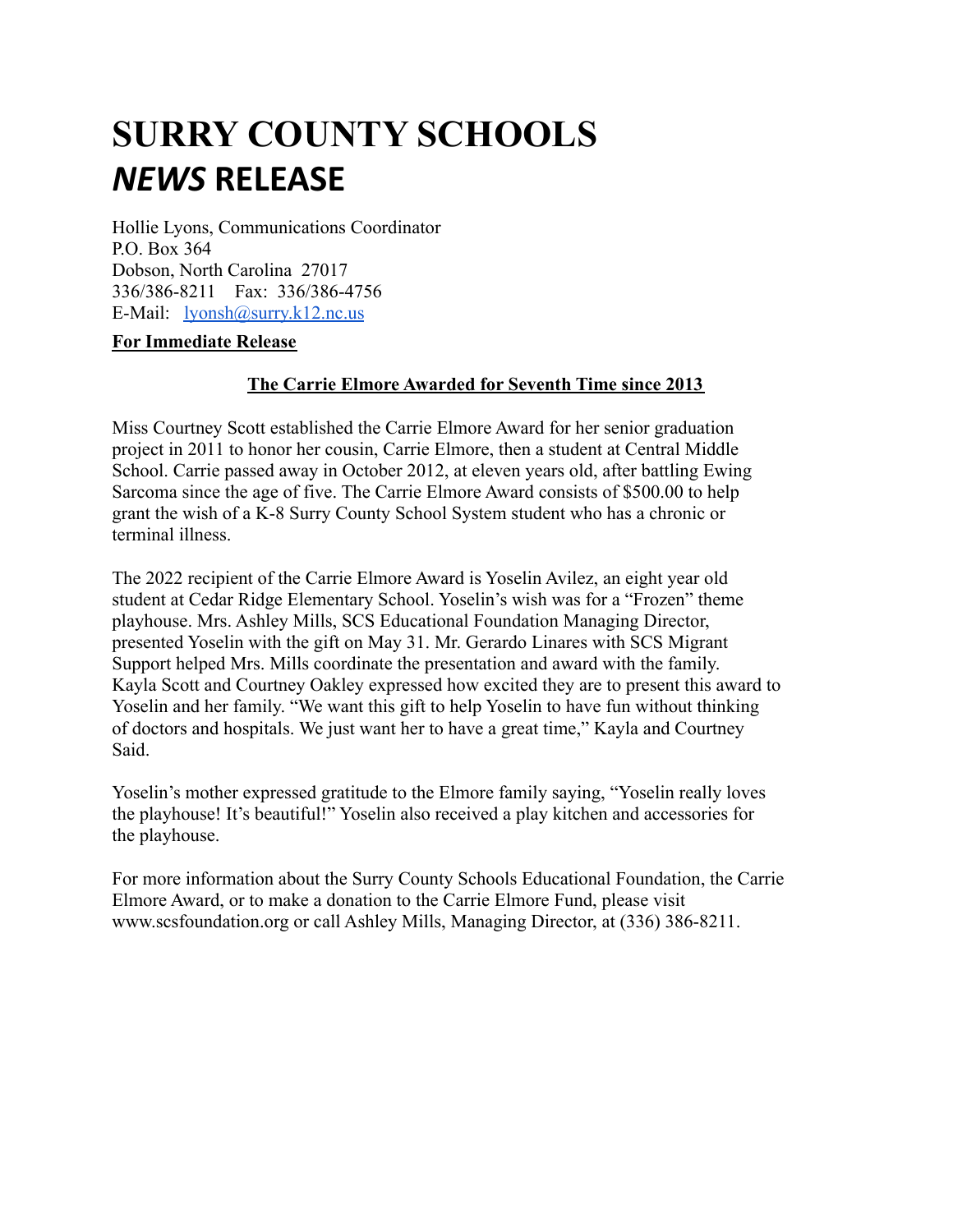

Photo 1: Yoselin Avilez and her mother explore the new playhouse.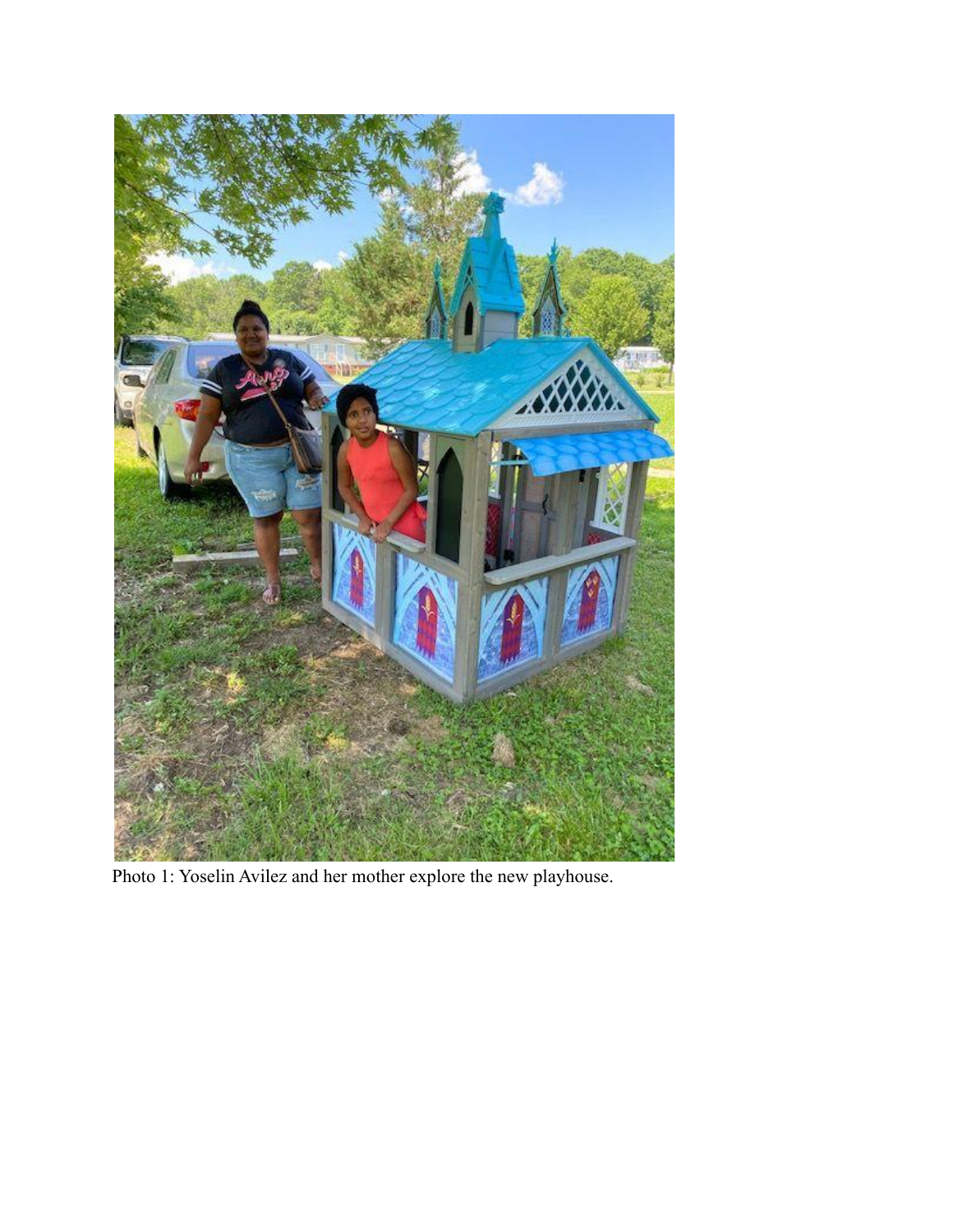

Photo 2: Yoselin Avilez enjoying the inside of her new playhouse.